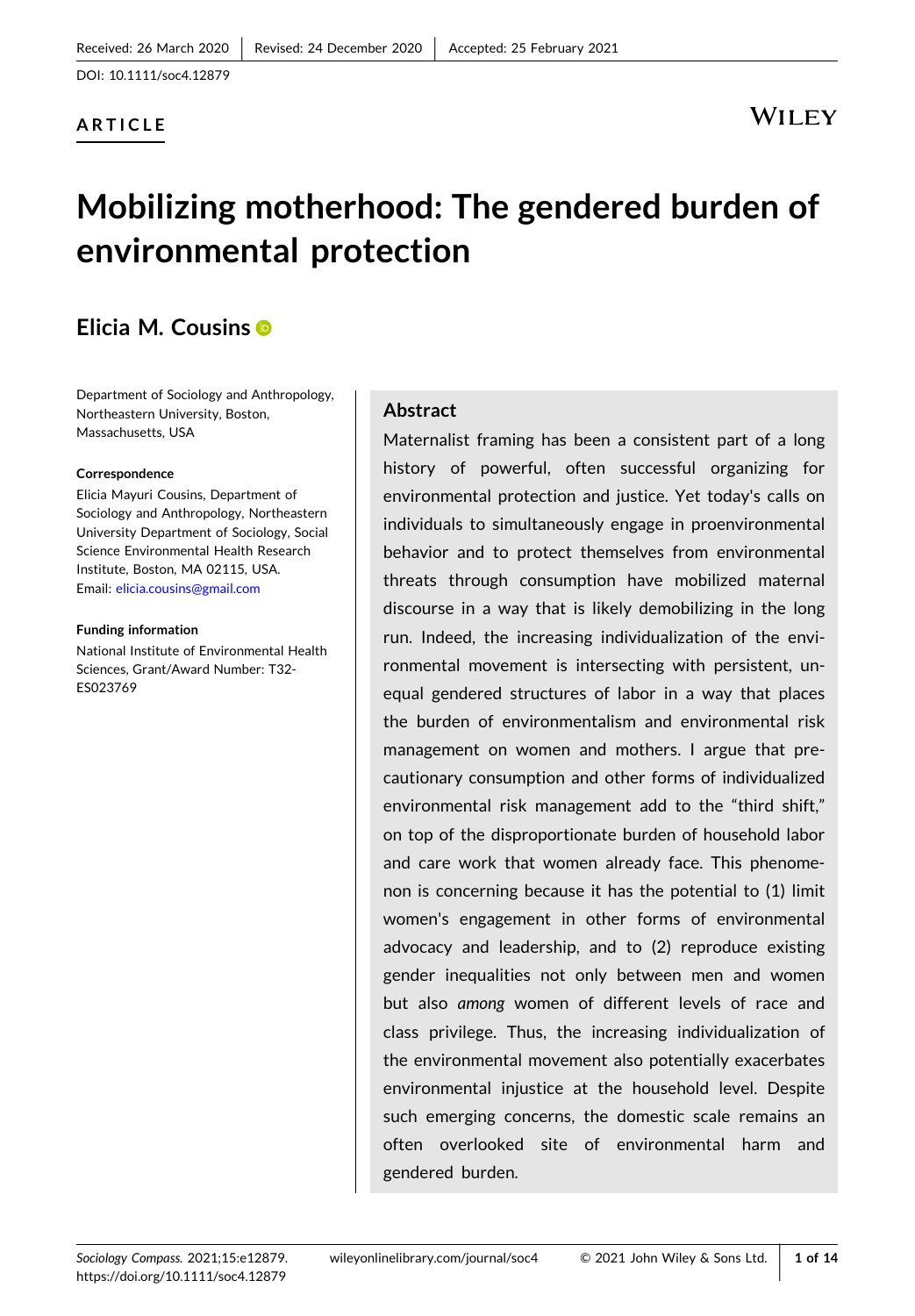**2 of 14**

#### **KEYWORDS**

consumption, environmental health, environmental justice, gender, maternalism, motherhood, social movements

## **1** <sup>|</sup> **MOBILIZING MOTHERHOOD: THE GENDERED BURDEN OF ENVIRONMENTAL PROTECTION**

Under neoliberalization and continued rollbacks of state-led environmental regulations, a greater share of responsibility for environmental governance has fallen on non-state actors (Bartley, [2007;](#page-10-0) Cashore et al., [2004](#page-11-0); McCarthy & Prudham, [2004\)](#page-12-0). Accordingly, environmental movement organizations have increasingly shifted to market‐based approaches in order to achieve their objectives, even as they continue to advocate for regulatory change (Konefal, [2012\)](#page-11-0). The consumer has thus become a key agent in the narrative for positive environmental change, and consumption is also increasingly understood as a tool through which individuals can and should avoid unnecessary toxic exposure. In other words, the work of environmental protection and risk management has increasingly shifted into the realm of individual responsibility (Maniates, [2001;](#page-12-0) Szasz, [2007](#page-12-0)). This is a problem because (1) consumers may be left with a false sense of security that can diminish the urgency of collective action needed for systemic change, and (2) an individualized model of nontoxic consumption privileges those consumers who have access to nontoxic goods, leaving others vastly underprotected.

In this paper, I discuss a third problem with the neoliberal emphasis on individual responsibility and marketbased solutions to environmental issues: the exacerbation of the gendered burden of environmental harm. As a growing body of literature at the intersection of environmental sociology and gender studies reveals, such individualized approaches fall more heavily on women, particularly those who are tasked with the work of feeding, caring for, and protecting their families. Even environmental advocacy groups that acknowledge the failure of regulatory agencies often perpetuate the notion that individual mothers are ultimately responsible for protecting their children against pollution (MacKendrick & Cairns, [2019\)](#page-12-0). Indeed, everyday precaution in avoiding harmful exposures to toxic chemicals through food and consumer products is becoming another component of responsible mothering subject to moral judgment (MacKendrick, [2014\)](#page-11-0). This departs from earlier modes of maternal framing that focused on community protection and stopping pollution at its source. Women engaged in environmental activism historically justified their work in ways that align with and extend traditionally feminine identities and responsibilities; many women's environmental organizations during the Progressive era used the language of mothering and "public housekeeping" (Addams, [1915\)](#page-10-0), particularly in relation to keeping urban environments clean and livable (Rome, [2006](#page-12-0)). Similarly, early women environmental justice organizers presented a community-oriented notion of motherhood that encouraged advocacy outside of the home (Peeples & DeLuca, [2006](#page-12-0)). But in the age of precautionary and ethical consumption, maternal discourse is increasingly mobilized in a way that prioritizes protecting oneself and one's own family.

Scholars have not only documented a gender gap in precautionary consumption, but also in household‐level proenvironmental behavior (Dzialo, [2017;](#page-11-0) Organo et al., [2013](#page-12-0)). Yet this gender gap has rarely been treated as problematic by environmental sociologists and is not conceptualized as another example of women's unpaid labor (Kennedy & Kmec, [2018\)](#page-11-0). This is reflective of the overall absence of gendered and feminist perspectives within environmental sociology and environmental justice scholarship, which several scholars have repeatedly called attention to in the past decade (Dzialo & Kennedy, [2015;](#page-11-0) McWright & Xiao, [2014;](#page-12-0) Buckingham & Kulcur, [2009](#page-11-0); Banerjee & Bell, [2007\)](#page-10-0). Gendered and/or feminist perspectives are also largely missing from environmental justice policy, discourse, and activism (K. Bell [2016](#page-10-0)). It is concerning that the domestic scale remains an underexamined site of environmental harm and gendered burden.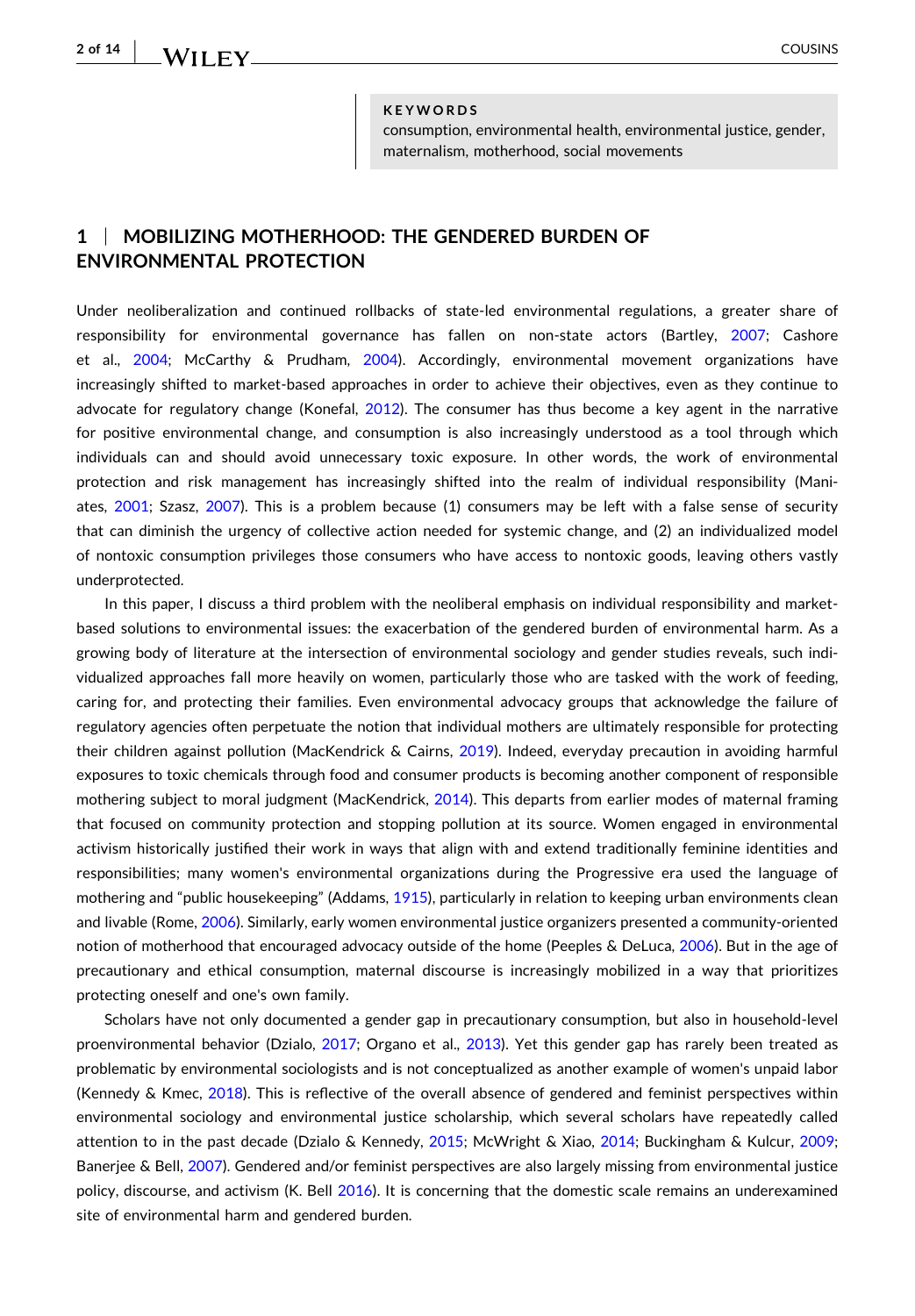I argue that precautionary consumption and other forms of individualized environmental risk management add to the "third shift" (Hochschild, [1997](#page-11-0)), on top of the disproportionate burden of household labor and care work that women already face.<sup>1</sup> As stated by Buckingham and Kulcur ([2009](#page-11-0)), the persistent gendered domestic division of labor is a social injustice that is compounded by modern environmental risks. Not only is this third shift a problem in and of itself, in that it is yet another form of unpaid labor performed predominantly by women, but it is also a demobilizing force. Just as the environmental movement gave women the opportunity to impact public life in order to protect their family, today's calls on women to protect their families push them back into the household and urge them to engage in more household labor and consumerism. Moreover, not only does precautionary consumption offer inadequate protection overall, but it potentially reproduces existing gender inequalities between men and women and also *among* women of different levels of race and class privilege. Low-income and racial-ethnic minority women are not only more likely to have greater exposure to environmental hazards by way of their geographic location, but they are also less likely to have the time and resources to engage in precautionary consumption and behavior. Thus, the increasing individualization of the environmental movement also potentially exacerbates environmental injustice at the household level.

In this paper, I begin with a brief overview of literature that points to the increasing individualization of the environmental movement under neoliberalism. I then explore the politics of motherhood in social movements, and how the maternal role serves both as an impetus for action and as a frame through which mobilization occurs. A key insight offered by this literature is that movements with feminine identities face a "double bind" (Einwohner et al., [2000\)](#page-11-0), in that while such identities may help movement participants establish legitimacy, they may not provide long‐term political effectiveness and agency. I then examine how this double bind has played out in women's environmental activism, while emphasizing that maternalist framing has been a consistent part of a long history of powerful, often successful organizing for environmental protection and justice. The latter half of the paper builds toward an understanding of how maternal responsibility and discourse has taken on a new meaning in the contemporary environmental movement. I conclude by outlining areas for future research on gender and environmental inequality.

## **2** <sup>|</sup> **INDIVIDUALIZATION OF THE ENVIRONMENTAL MOVEMENT**

Under neoliberalization and continued rollbacks of state‐led environmental regulations, environmental movement organizations have increasingly shifted to market‐based approaches in order to achieve their objectives (Konefal, [2012](#page-11-0)). Such efforts aim to exert pressure on manufacturers and other upstream actors to adopt more sustainable practices and to produce goods that do not harm the environment. For example, environmental movement organizations have had some success in directly confronting corporations through market‐based "shame campaigns" that highlight unsustainable practices along their supply chains, threatening brand reputation, and demanding change (Bloomfield, [2014](#page-10-0)). In publicizing product‐testing results through shame campaigns and informative reports, environmental advocacy groups alert consumers that their assumptions about product safety may be misguided, and that certain risks associated with everyday products warrant concern (Cousins et al., [2019](#page-11-0); Faber et al., [2016\)](#page-11-0).

Recognizing the significance of consumer‐driven strategies, a growing number of advocacy initiatives aim to boost consumer awareness of potential chemical health risks and exposure pathways through phone apps and websites allowing consumers to access third party assessments of the safety of household items. The Environmental Working Group's Skin Deep online database, for example, allows consumers to look up ingredient information on cosmetics and personal care products. This platform rates each ingredient with a "hazard score" based on use restrictions, data gaps, toxicity, persistence, and exposure sources, and the product is given an overall hazard score based on all ingredients. While such tools are certainly valuable in helping consumers avoid unnecessary exposure, they arguably feed into the growing shift toward individualized responses to collective environmental threats.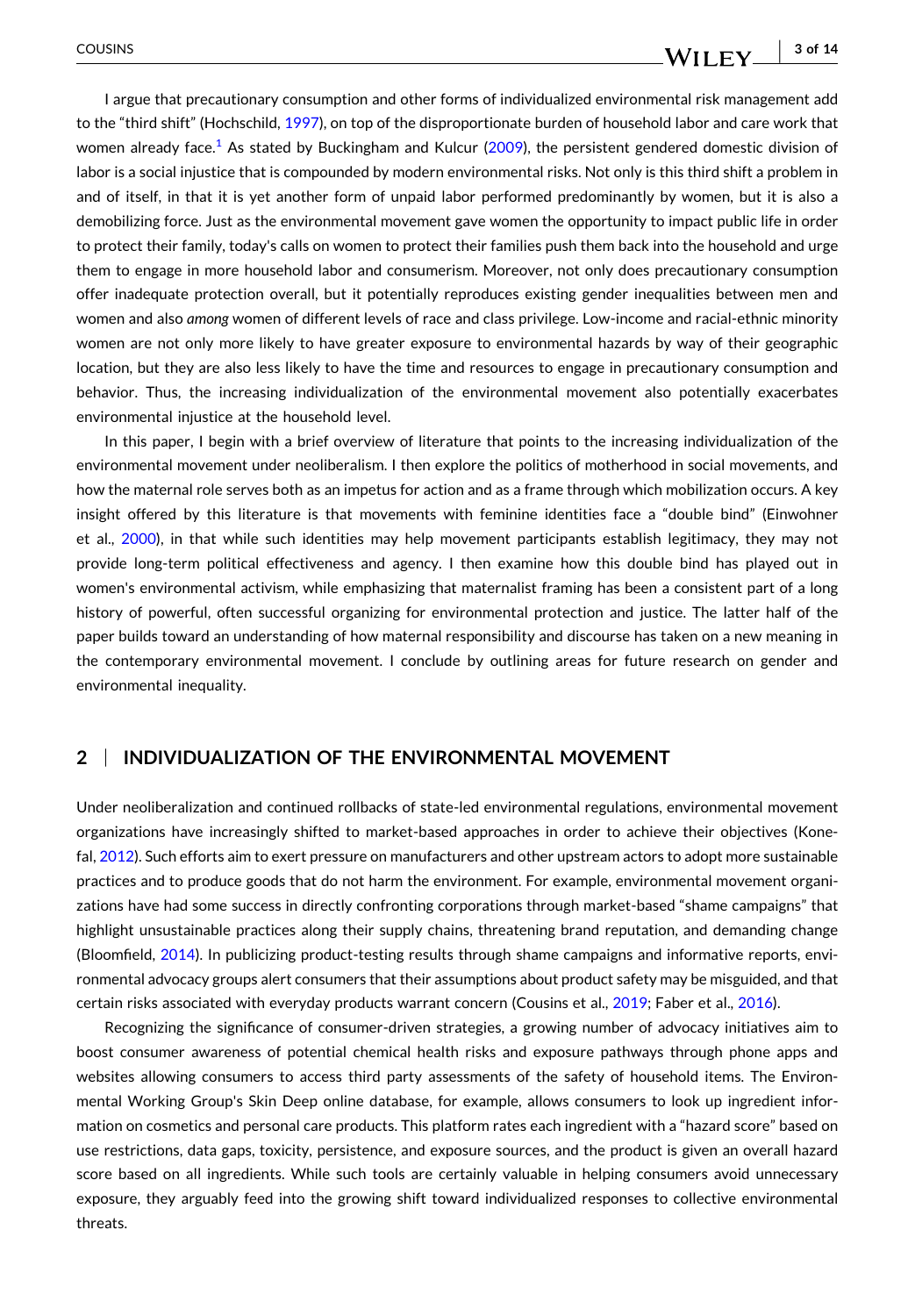**4 of 14** - COUSINS

One of the potential problems with such "individualization of responsibility" (Maniates, [2001\)](#page-12-0) is that it dilutes the potential for collective action needed for systemic change. As consumers scramble to protect themselves from a contaminated environment through nontoxic consumption, they may be left with a false sense of security that can diminish the urgency of collective calls for regulatory reform (Szasz, [2007](#page-12-0)). The same can be said of everyday proenvironmental behavior; as articulated by Sandilands ([1993](#page-12-0)), the privatization of environmental change depoliticizes environmental problems, "shift[ing] the burden of responsibility onto individuals and households, and away from states, corporations, and global political arrangements" (p. 45). Moreover, an individualized model of nontoxic consumption privileges those consumers who have enough time, money, environmental health literacy, and access to nontoxic goods—broadly speaking, the wealthy, white, highly educated consumer— leaving lower income and minority populations vastly underprotected.

In the remainder of this paper, I build toward a discussion of a third and equally important cost of the neoliberal emphasis on individual responsibility and market‐based solutions to environmental problems: the exacerbation of the gendered burden of environmental threats. While the domestic scale remains an often overlooked site of environmental harm, a growing body of literature reveals that women are more likely to shoulder a disproportionate burden of everyday forms of environmental risk management in the household. Indeed, while motherhood has historically been a highly productive mobilizing frame for environmental engagement, and in many cases still is, the increasing individualization of the environmental movement under neoliberalism is intersecting with persistent, unequal gendered structures of labor in a way that places the burden of environmental risk management on women.

### **3** <sup>|</sup> **MOTHERHOOD AS A MOBILIZING FRAME**

Recent scholarship has increasingly revealed the various ways in which gender and social movements intersect. I join others in starting with the assumption that social movements are inherently gendered, whether or not they explicitly or intentionally focus on gender‐related goals (Einwohner et al., [2000;](#page-11-0) Taylor, [1999\)](#page-12-0). Various features of movements may invoke gendered meanings, including composition, goals, strategies, identity, or the perceptions of the movement by outsiders. One way in which gender figures prominently in social movements is through framing. As stated by Snow et al. ([1986](#page-12-0), p. 464), "by rendering events or occurrences meaningful, frames function to organize experience and guide action, whether individual or collective." Frames are useful in recruiting social movement participants and building collective identity, defined by Polletta and Jasper ([2001](#page-12-0), p. 285) as an "individual's cognitive, moral, and emotional connection with a broader community, category, practice, or institution."

Moreover, certain frames can help movements and actors appear legitimate to outside observers, and thus increase the likelihood of reaching positive outcomes. Social movement scholars refer to this as "narrative fidelity," or the extent to which movement framing resonates with the targets' cultural narrations and ideologies (Benford & Snow, [2000](#page-10-0)). Indeed, scholarship on women's activism and organizing has shown that women's activism is heavily shaped by socially constructed gender norms (Ferree & Mueller, [2004;](#page-11-0) Ray, [1999;](#page-12-0) Waylen, [2007\)](#page-12-0). Naturally, framing that aligns with widely accepted feminine gender stereotypes may help women activists reach out to and motivate other women to act. Such framing may help prospective women participants to see an alignment between their personal identities and the movement's collective identity, a process that Snow and McAdam ([2000](#page-12-0)) refer to as "identity correspondence." Moreover, by strategically enacting socially accepted gender norms, thus appearing nonthreatening and apolitical, women may be able to achieve greater success in the public sphere and reduce opposition (Erickson & Faria, [2011](#page-11-0); Ray, [1999\)](#page-12-0).

Feminist scholarship has long examined the politics of motherhood, and how the maternal role serves both as an impetus for action and as a frame through which mobilization occurs (Shriver et al., [2013](#page-12-0)). As defined by Carreon and Moghadam [\(2015\)](#page-11-0), a *maternalist frame* refers to the "elements of motherhood, mothering, and maternal identities deployed to evoke meanings within a given context and elicit participation and/or support of collective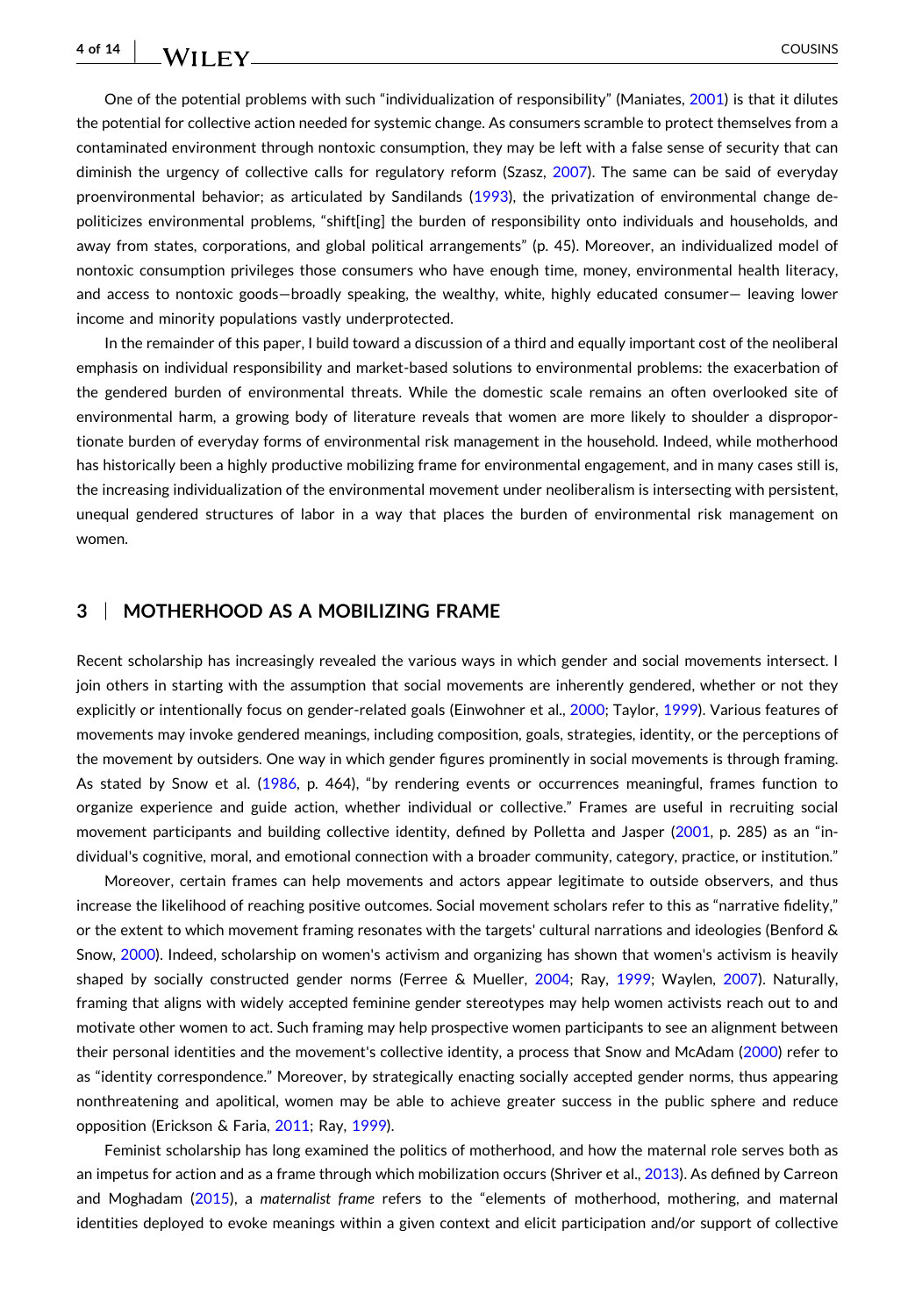action" (p. 19). While the deployment of motherhood framing and other feminized forms of activism may be interpreted as a depoliticization of women's activism, some feminist scholars have instead argued that it exemplifies valuable resistance and empowerment. Indeed, historical examples reveal great successes of women organizing under the frame of motherhood. Middle‐class women in the Progressive Era, for example, were able to have a significant impact on social reform at a time when they were largely excluded from formal political processes and decision-making. Their maternalist political rhetoric was highly effective in persuading legislators and civic leaders across partisan lines to adopt various social policies, including certain protective labor laws that otherwise may have been considered too paternalistic (Skocpol, [1992](#page-12-0)).

Indeed, women across societies and throughout history have invoked their maternal and reproductive roles to make demands for human rights, justice, peace, suffrage, and social provisioning for all (Carreon & Moghadam, [2015\)](#page-11-0). Naples [\(1998\)](#page-12-0) introduced the term "activist mothering" to conceptualize the politicization of motherhood that she observed in her longitudinal study of women community workers in low‐income neighborhoods in New York City and Philadelphia, who were hired in Community Action Programs during the War on Poverty. Community workers defined their mothering responsibilities as encompassing all actions including social activism—that addressed the needs of not only their children, but also the whole community. In exploring women's participation in social movements in Argentina, Di Marco [\(2009\)](#page-11-0) similarly refers to the politicization of motherhood as "social motherhood" that "turns needs related to children into political demands and thus promotes political action" (p. 53). Such was the case with the Mothers and Grandmothers of the Plaza de Mayo in Argentina, who effectively mobilized to trace the whereabouts of their missing children and grandchildren after the "dirty wars" and to demand reparations for the state‐enforced perpetration of violence (Arditi, [1999\)](#page-10-0).

Yet there remains a paradox for women activists and feminized movements, in that feminized gender identities can be used to the detriment of movement participants. As Einwohner et al. [\(2000\)](#page-11-0) point out, culturally available gender constructs are at the disposal of not only social movement actors but also other actors, and thus gendered meanings may be attributed to movements by outside observers and opponents. Gender representations are available as a "means of evaluation," and thus gender can be "manipulated strategically by all actors in a political arena, not only by movement participants themselves" (Einwohner et al., [2000](#page-11-0)). Extending this logic further, Ein-wohner et al. ([2000](#page-11-0)) argue that ultimately, movements with feminine identities face a "double bind." On one hand, representations of femininity and adherence to traditional gender norms that resonate with established cultural beliefs may help movement organizations and actors establish legitimacy and provide a nonthreatening front. Yet on the other hand, such identities may not help them sustain long‐term political effectiveness and agency, due to the deeply ingrained association between political power and masculinity.

It is important to note that certain feminized gender identities have not historically been readily available to all women in the US context. This is certainly the case for the use of motherhood as a political resource. As argued by Collins [\(2014\)](#page-11-0), in the late 20th century, "real" and "good" mothers were those who were affluent, married, holding American citizenship, and, most importantly, white. Their status as mothers was largely valued for their ability to reproduce whiteness. In contrast, Black mothers were subject to racist perceptions that they were reproducers of poverty and delinquency, as evident in national welfare debates of the 1990s.

Of course, notions of motherhood continue to be intertwined with sociocultural ideas about race, class, and citizenship, and scholars have pointed to ways in which nonwhite women have had to put in extra work to claim legitimacy as mothers in order to gain authority in the public sphere. For example, Killen [\(2019\)](#page-11-0) contends that the ability of the Mothers of the Movement, a group of Black women whose children were killed by the police, to leverage maternal discourses is dependent on various performative declarations and acts. They must "play the role of the 'good mother' and embody specific features of motherhood designated as valuable by dominant systems of power and pertaining largely to white women" (Killen, [2019](#page-11-0), p. 624). Such examples reveal that the "double bind" is further complicated for nonwhite women who invoke feminized or maternal identities in their activism, a point that will remain highly relevant in the following section.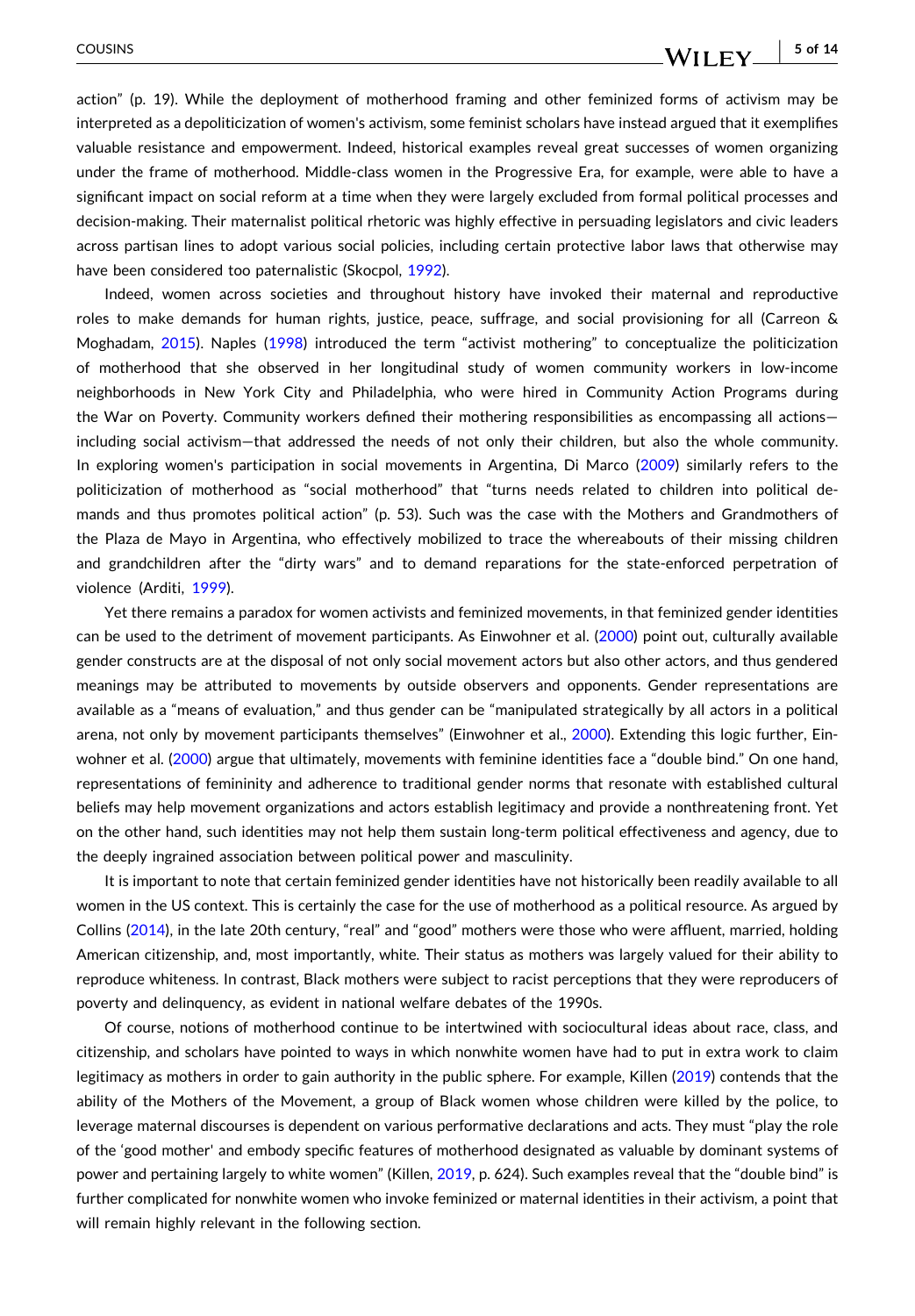Next, I explore the "double bind" in relation to maternalist framing and environmental activism. Women toxic waste activists and environmental justice advocates, for example, have frequently invoked maternal and caretaking identities in order to bring attention to contamination issues. Yet maternal discourse has been turned against them in many cases; government and industry actors have used negative cultural beliefs about mothers and women as irrational and unscientific to overlook their contributions or to dismiss their concerns about the links between toxic exposure and adverse health outcomes.

#### **4** <sup>|</sup> **MATERNALIST FRAMING AND THE ENVIRONMENTAL MOVEMENT**

Scholars and activists have theorized the intersection between gender and the environment for decades (Dzialo & Kennedy, [2015](#page-11-0)). This nexus is perhaps most prominent in the discourse of ecofeminism, which draws parallels between the domination of women by men in a patriarchal society and the human domination of nature. Such discourse was explicitly present, for example, in the historically robust women's antinuclear movement in which nuclear power was depicted as symbolizing the violence of a male‐dominated, patriarchal, and materialist society (Nelkin, [1981](#page-12-0)). Similarly, reproductive justice activists have long drawn connections between feminist and environmental agendas, holding the view that "all environmental issues are reproductive issues" (Di Chiro, [2008](#page-11-0)). The concept of environmental reproductive justice, coined by Mohawk midwife Katsi Cook, has emerged as a framework at the intersection of environmental justice and reproductive justice, shedding light on the intersecting impacts of environmental contamination on women's health, physical reproduction, and the survival of culture and language (Hoover, [2017](#page-11-0)). Indeed, women activists across time and space have recognized environmental struggles are essentially about protecting the necessities for sustaining daily life.

While the nature of women's environmental leadership and activism has changed over time in various ways, there have been some marked continuities, including the use of motherhood as a mobilizing frame (McCammon et al., [2018\)](#page-12-0). Indeed, motherhood figures prominently in the stories of women leaders of the modern antitoxics and environmental justice movements in the United States, particularly as an impetus to take action. Such was the case at Love Canal, New York, in the 1970s, where local mothers engaged in extensive and largely successful protest against the toxic waste that had been buried underneath their community. Organizing leader Lois Gibbs, a selfdescribed "housewife who went to Washington," was first prompted to act after her own and her neighbors' children became ill (Newman, [2001\)](#page-12-0).

Racial and ethnic minority women were particularly tasked with this work given their disproportionate exposure to environmental pollution and risk, a trend that became abundantly clear with the rise of the environmental justice movement (Mann, [2011\)](#page-12-0). Around the same time as the Love Canal protests, Hazel Johnson was leading an effort to address the patterns of environmental racism facing her community on the South Side of Chicago, which also turned out to be built on top of land that had been used as a sewage farm and as an illegal dumping ground for polychlorinated biphenyl (Unger, [2012](#page-12-0)). A mother of seven, Johnson was largely galvanized by the cancer deaths of young children in her community. Motherhood and family concerns have been observed as an impetus for women's environmental activism in many other instances, including in the coalfields of Appalachia (S. E. Bell & Braun, [2010\)](#page-10-0); among Black women environmental justice activists in Atlanta, Georgia (Gomez et al., [2011](#page-11-0)); or in the Mohawk Nation at Akwesasne (Hoover, [2017;](#page-11-0) LaDuke, [1999](#page-11-0)).

The theme of motherhood also figures prominently in the narratives of environmental justice leaders in the way they encourage other women to join the cause. Such is the case in *Empowering Ourselves: Women and Toxics Organizing,* a text that was published after the Women in Toxics Organizing Conference of November 1987. Meant to be a manual for other local leaders and activists, the publication includes the testimonials of notable female environmental justice activists and other anonymous women's voices. In analyzing this text, communication scholars Peeples and DeLuca ([2006](#page-12-0)) argue that the authors present a transformed notion of motherhood that involves engaging in activities outside the home and challenging the entities that threaten their children; their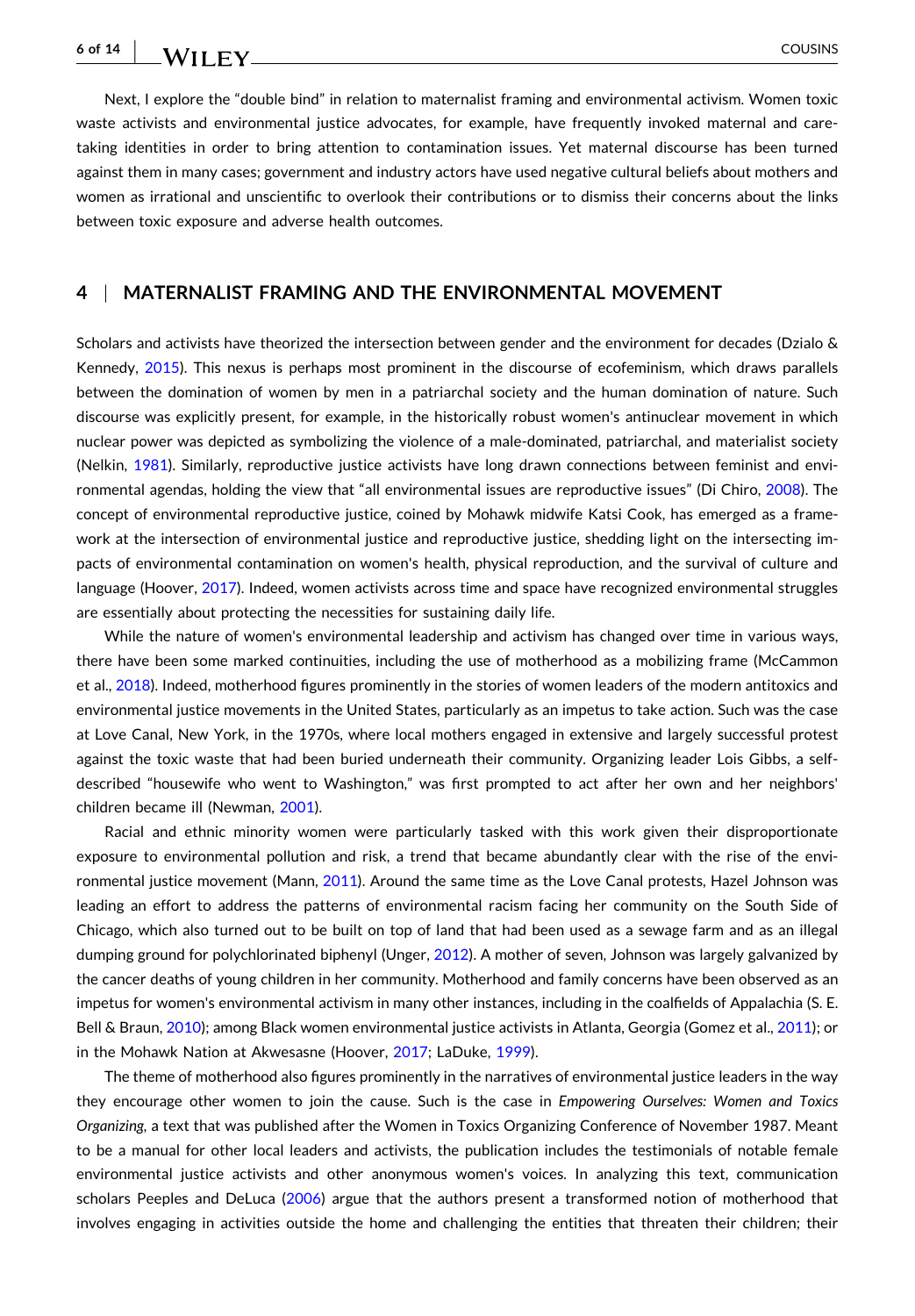notion of a "good mother" "ennoble[s] militant behavior that they establish as necessary to protect the community" (p. 81). Peeples and DeLuca suggest that the maternal frame in these contexts may be most useful in motivating and empowering others within the same constituency, building collective identity, and in facilitating coalition building. However, they join others (Petit, [2001](#page-12-0); West & Blumberg, [1990](#page-12-0)) in cautioning that the use of maternal rhetoric is not free from constraints in the public sphere.

Indeed, the discourse of motherhood can be turned against women toxic waste activists. Industry and government often use negative cultural beliefs about mothers and women as irrational and unscientific to dismiss their concerns about the links between toxic exposure and adverse health outcomes (Brown & Ferguson, [1995](#page-10-0)). A female antinuclear activist at the Three Mile Island nuclear power plant recounted the highly condescending attitude that Nuclear Regulatory Commission officials displayed towards her and other activists during meetings: "I mean it was like…[mimicking] mommies…We have everything under control. You go home and bake your cookies and go to your PTA [Parent-Teacher Association] meetings" (Culley & Angelique, [2003](#page-11-0), p. 452). The term "hysterical housewives," a phrase first used by state officials and the media to characterize Lois Gibbs and the other women at Love Canal, excludes women activists from the rationality associated with the public sphere and depicts them as overly emotional to the point of hysteria (Kurtz, [2007\)](#page-11-0). As Brown and Ferguson [\(1995,](#page-10-0) p. 161) argue, this view of women exemplifies a form of oppression that was historically used to "psychopathologize women for their particular forms of experience and perception." Government authorities and industry experts employ such rhetoric as justification not to take activists' claims seriously.

More recent examples reveal that the tendency for authorities to dismiss women and mothers as hysterical remains remarkably persistent across time and space. In *Radiation Brain Moms and Citizen Scientists*, Kimura [\(2016\)](#page-11-0) finds disturbingly similar themes in the context of widespread food policing, or the "censoring of people's concerns about food safety in the name of science, risk analysis, and economy" (p. 5), in Japan following the Fukushima Daiichi nuclear accident of 2011. As Kimura explains, anyone who changed their food consumption behavior on the basis of radiation contamination concerns was seen to be spreading harmful rumors and contributing to economic damages. Government authorities, food producers, mainstream media, and laypeople alike depicted such behavior as unscientific and discriminatory toward farmers in affected areas. Both implicitly and explicitly, such discourse disproportionately targeted women, who were found to be more concerned about food safety and were more likely to shoulder food-related tasks in the household. Instead of being praised for their maternal dedication to providing safe and healthy food for their families, Kimura explains, mothers who expressed concern about radiation were chastised as irrational and shameful, widely labeled *nō‐mama* (radiation brain moms) on social media platforms.

In the context of environmental contamination episodes, the duties associated with motherhood can also be mobilized by authority figures in a way that disadvantages women. For example, when state‐recommended remediation schemes focus on housecleaning as a way to reduce exposures, the burden of responsibility unsurprisingly lands on women; the individualization of risk management contributes to the manipulation of maternal identities in a way that serves industry interests. Bryson et al. [\(2001\)](#page-11-0) explore such a case in the context of three highly contaminated Australian lead smelter towns, where state health authorities focused not on stopping contamination at its source, but rather emphasized the importance of rigorous housecleaning regimes in reducing child exposure to lead particles. Such recommendations placed a disproportionate weight of responsibility on women, in this case in working-class households, through the exploitation of their unpaid labor and sense of maternal responsibility (Bryson et al., [2001](#page-11-0)). This is an example of what Carreon and Moghadam ([2015](#page-11-0)) would classify as *maternalism‐from‐above*, or the deployment of maternalist frames by the state/government or military power that may serve patriarchal purposes.<sup>2</sup>

Such examples reveal the complexity of maternalist politics in the context of environmental activism. On one hand, motherhood has served as a strong source of internal motivation for women to take action. It has also served as an effective basis upon which to build collective identity and create alliances. Yet, on the other hand, we see that government and industry actors have used negative cultural beliefs about women and mothers to delegitimize and denigrate their contributions, or have invoked a narrative of maternal responsibility to push forth an individualized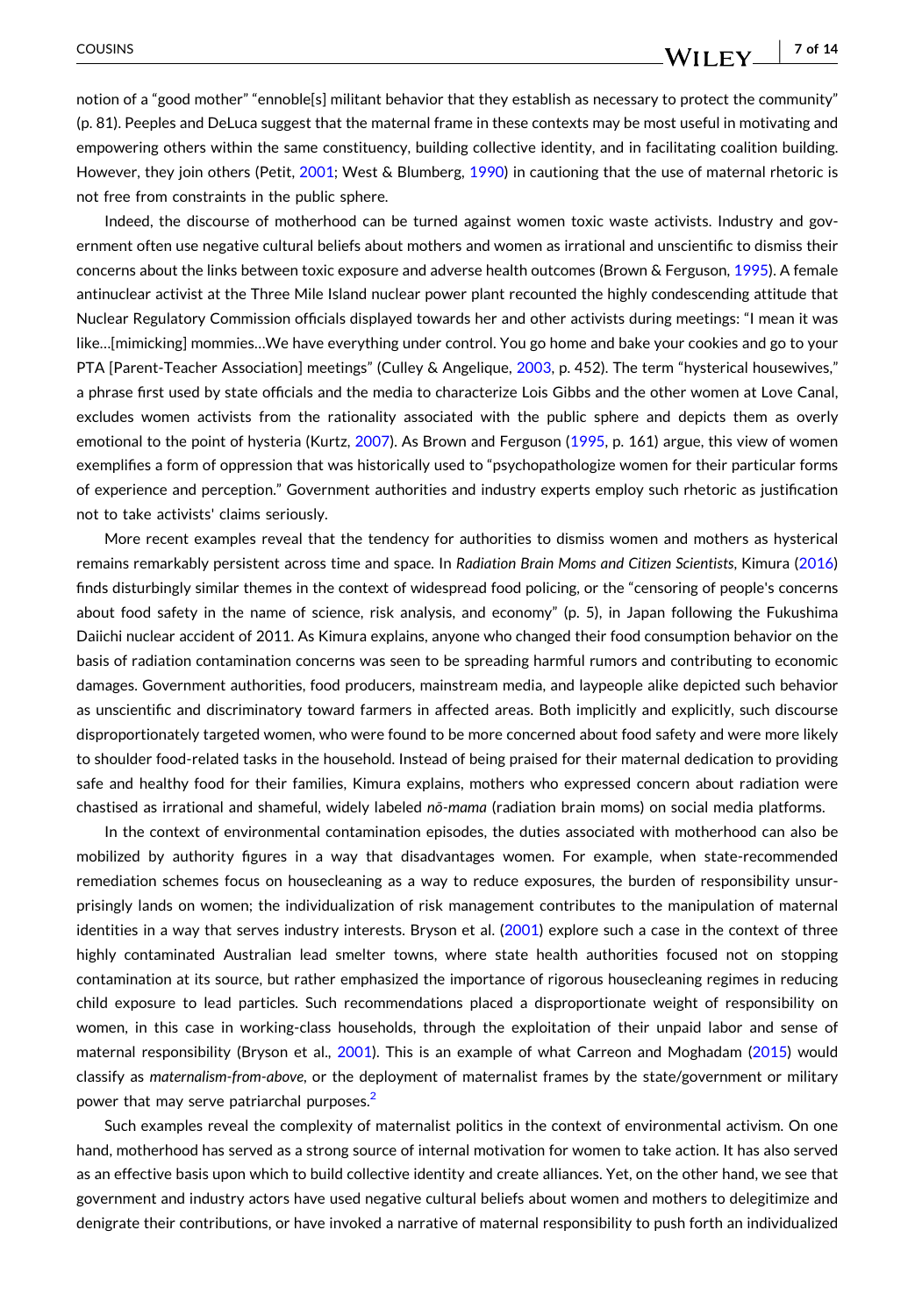- COUSINS

plan for exposure reduction. In the following section, I will argue that while the maternal identity has historically served as a powerful mobilizing frame in environmental activism, the increasing individualization of the environmental movement, along with increasing salience of neoliberal models of mothering and childhood, means that structures of motherhood and femininity are being mobilized in such a way that places the burden of environmental risk management disproportionately on women.

#### **5** <sup>|</sup> **ENVIRONMENTAL RISK MANAGEMENT AS THE THIRD SHIFT**

Feminist literature has long demonstrated that care work is culturally understood as feminine and that women shoulder a disproportionate burden of unpaid care work within the family. As Hochschild ([1989](#page-11-0)) highlighted in *The Second Shift*, women continue to shoulder the majority of housework even in dual‐earner households; this creates a "second shift" for women who have families and also work outside the home, a trend that has persisted in more recent years. Neoliberal cuts in social services tend to increase care burdens for women, adding to their responsibility of caring for children, the elderly, and other family members. Moreover, under increasingly salient neoliberal constructions of mothering and childhood, mothers are positioned as individually responsible for the health and well-being of their children (Zivkovic et al., [2010\)](#page-13-0). This responsibility increasingly includes the work of protecting children from environmental threats. This narrative of responsibility can even be perpetuated by the very actors advocating for systemic change, as MacKendrick and Cairns [\(2019\)](#page-12-0) found upon examining advocacy materials published between 1992 and 2016 by the Environmental Working Group, a prominent environmental health advocacy group. They argue that environmental health advocacy discourse often "locates *blame* for the polluted child within regulatory failure but locates the risk of such pollution in and around the maternal body and, accordingly, puts *responsibility* for action in women's hands" (p. 312).

The act of "precautionary consumption," or the effort to minimize exposure to environmental chemicals through careful consumption of nontoxic or "green" products and food, is a form of gendered labor that mothers increasingly feel responsible to take upon themselves in order to protect their children's health (MacK-endrick, [2014](#page-11-0)). Cairns et al. ([2013](#page-11-0)) similarly points out that ethical food discourse, in pushing forth the ideal of the "organic child," is another example of the way in which the sphere of maternal social and environmental responsibility is expanding. Under this ideology of motherhood, a child who has been exposed to environmental risk serves as a sign of failed mothering.

The whole structure of precautionary consumption as a protection strategy is problematic in part because it is not accessible to all. Through her interviews with 25 mothers from a range of class positions in Toronto, Canada, MacKendrick ([2014](#page-11-0)) found that while this additional form of "responsible mothering" provides some women with a sense of agency and control over their children's exposures, it marginalizes others who lack the time, financial resources, and familial stability. Importantly, women with fewer resources who lack neighborhood‐level access to "green" commodities, and have fewer opportunities to develop environmental health literacy, are increasingly "pushed to the margins of normative motherhood" (p. 705).

Such dynamics are at play not only in the realm of precautionary consumption, but also in household‐level proenvironmental behavior (such as "green" consumerism, recycling, saving water, and reducing energy consumption). As argued by Sandilands [\(1993\)](#page-12-0), "if environmentalism is increasingly seen as household behavior, then it is women's lives that come under the most intense scrutiny as the new private ecological morality comes into focus" (p. 46). One study found that within sustainable households in Australia, women tend to spend more time on proenvironmental behavior and do so more frequently, while men contribute in longer blocks of time through activities that can be seen as leisure (Organo et al., [2013\)](#page-12-0). This gender difference in proenvironmental behavior has been observed cross-nationally (Dzialo, [2017](#page-11-0)). Yet this gender gap has rarely been treated as problematic by environmental sociologists, and is not conceptualized as another example of women's unpaid labor (Kennedy & Kmec, [2018](#page-11-0)).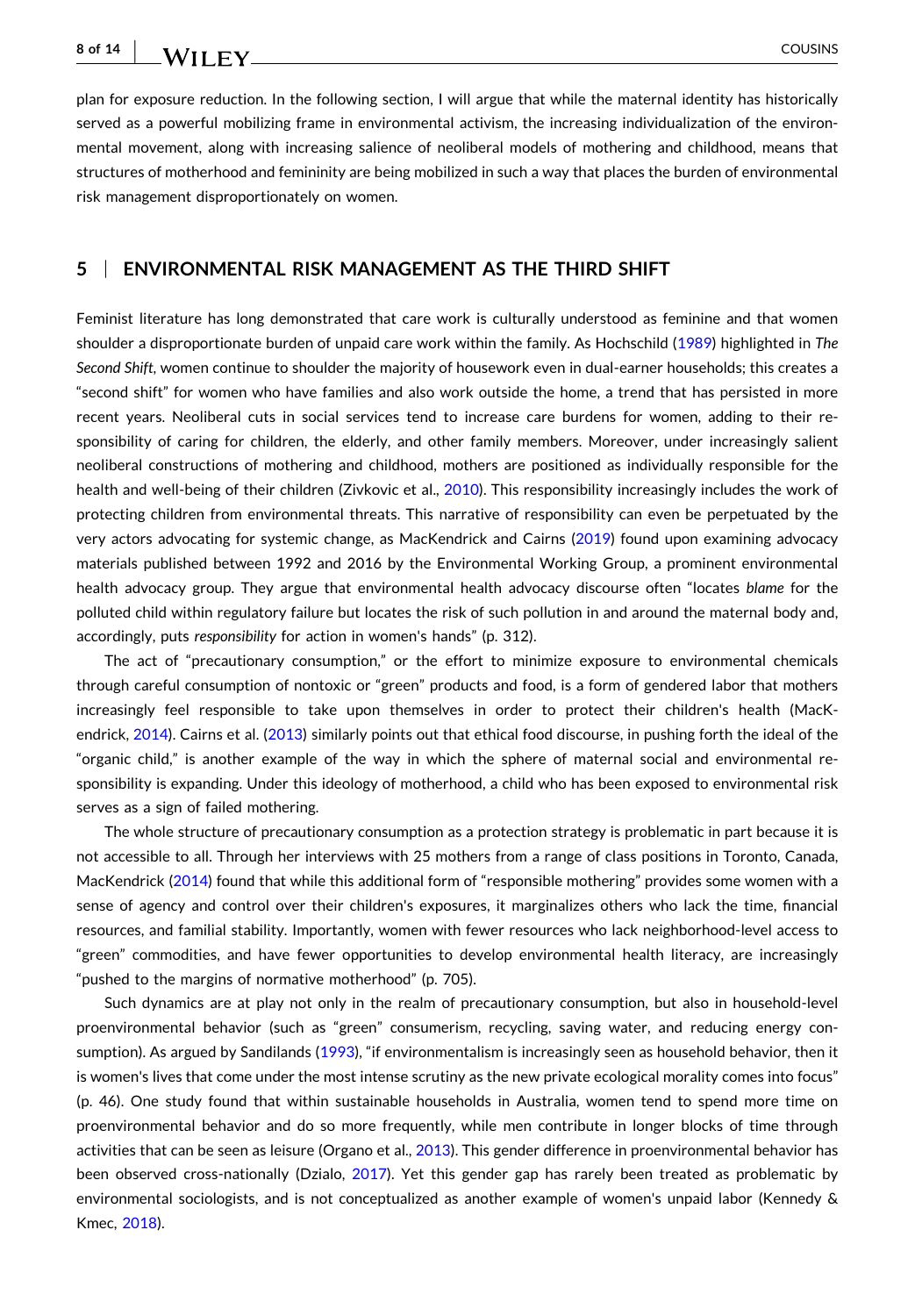I argue that women's disproportionate burden of environmental risk mitigation and proenvironmental behavior within the household should indeed be seen as a significant additional form of unpaid labor that constitutes a component of the "third shift." Importantly, such work requires a considerable amount of emotional labor, in that women must not only navigate conflicting streams of information when making consumption choices, but must also engage in the emotional work of meeting these increased expectations of "good mothering" without appearing excessively anxious. Precautionary consumption and the mitigation of environmental health risks can be linked to women's self-evaluation of maternal competence, which may also lead to stress, anxiety, and guilt (Cairns et al., [2013](#page-11-0)). The third shift is thus precarious and unsustainable, as the practical and emotional difficulties of engaging in everyday precaution may lead to fatigue and a gradual decrease in health protective behaviors. Given the increase in care demands under neoliberalism, women may find it increasingly difficult to take on the extra work of precautionary consumption or proenvironmental household behavior to begin with, leaving them, their families, and the environment less protected.

More importantly, it limits women's engagement in other forms of environmental advocacy and leadership the kind of work that would contribute to systemic change and regulatory protections for human health and the environment. This is concerning given the significance of women's environmental leadership. In a cross-national study, Norgaard and York [\(2005\)](#page-12-0) found that, when women are poorly represented in government, fewer environmental treaties are ratified than when they make up a higher percentage of elected representatives.

Such concerns are not limited to the realm of environmental health threats. Scholars studying women's climate change vulnerability have pointed to the ways in which gendered expectations for care work can put women in situations that may endanger their health and well‐being. Elderly women, for instance, are often still expected to perform housework, a task that may be particularly strenuous on excessively hot days (Bjornberg & Hansson, [2013](#page-10-0)). Women also shoulder a disproportionate burden of caring for the sick, both in professional and private roles; thus, women will be more burdened by the rise in illness or injury that may occur following extreme climaterelated weather events (Lambrou & Piana, [2006](#page-11-0)). In disaster scenarios, women are more likely to delay their evacuation so that they can help care for children and the elderly, a phenomenon that can also be attributed to gendered expectations for care work (Alston, [2007\)](#page-10-0). Once again, such burdens leave women increasingly saddled with household responsibility, limiting their environmental engagement in the public arena.

#### **6** <sup>|</sup> **CONCLUSION**

While the history of American environmentalism is often depicted as one led by and dominated by middle‐class white men, scholars have increasingly called attention to the ways that race, class, and gender relations have shaped environmental behavior and activism over time. During the early movement for environmental reform in the decades around 1900, middle‐class women provided invaluable grassroots support to the various environmental causes, including resource conservation, wilderness preservation, antipollution, and urban beautification (Merchant, [1984\)](#page-12-0). With the rise of the modern environmental justice movement, women's leadership became even more predominant and conspicuous, as women were often the first to notice the environmental ills that were encroaching on the spaces where their families and communities would live, work, and play. Racial and ethnic minority women were particularly tasked with this work given their disproportionate exposure to environmental pollution and risk (Gomez et al., [2011\)](#page-11-0). While the nature of women's environmental leadership and activism has changed over time in various ways, there have been some marked continuities, including the use of motherhood as a mobilizing frame (McCammon et al., [2018](#page-12-0)). Indeed, women toxic waste activists have frequently invoked maternal and caretaking identities in order to bring attention to contamination issues (Brown & Ferguson, [1995](#page-10-0)).

Yet today's calls on individuals to simultaneously engage in proenvironmental behavior and to protect themselves from environmental threats through consumption have mobilized maternal discourse in a way that shifts focus away from community protection and stopping pollution at its source (Sandilands, [1993](#page-12-0)). Indeed, the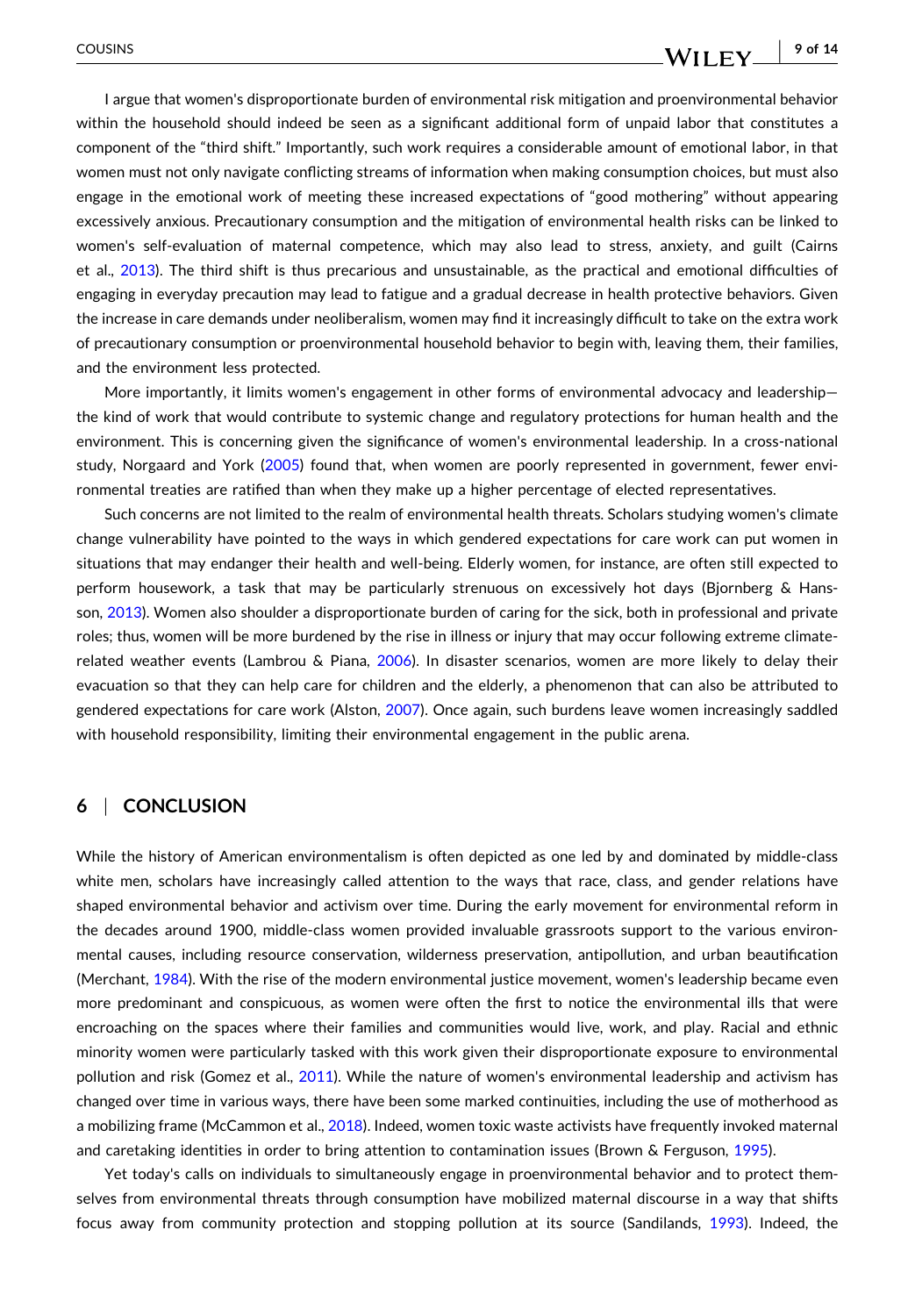#### **10 of 14** - COUSINS

increasing individualization of the environmental movement is intersecting with persistent, unequal gendered structures of labor in a way that places the burden of environmental risk management on women and mothers. Such dynamics are only exacerbated by the increase in care demands under neoliberalism. I argue that precautionary consumption and other forms of individualized environmental risk management add to the "third shift," which is concerning because it has the potential to limit women's involvement in other forms of environmental advocacy and leadership.

Emerging research also suggests that such dynamics may reproduce gender inequalities not only between men and women but also *among* women of different levels of race and class privilege, given varied levels of access to time and resources to engage in precautionary behavior. Future research should thus further investigate the ways in which the increasing individualization of the environmental movement also exacerbates environmental injustice at the household level. As argued by Kennedy and Kmec [\(2018\)](#page-11-0), researchers should pay closer attention to how differences in proenvironmental behavior affects women's outcomes more broadly with regard to social and economic status. The same line of inquiry applies to precautionary consumption and other forms of environmental risk management. Building on the work of MacKendrick and Cairns [\(2019\)](#page-12-0), future research should also examine how maternal discourses are mobilized by environmental social movement organizations, and the extent to which such actors may be inadvertently contributing to the reproduction of household-level gender inequality. Finally, the extent to which precautionary behavior and consumption is sustainable in both the short- and long-term warrants further attention, as does the question of whether the associated emotional labor and fatigue lead to a decrease in such health‐protective and proenvironmental behavior overall.

Another important area of future research concerns the social barriers to men's environmental engagement and proenvironmental behavior. While men can often be found in top positions in larger, more formalized environmental social movement organizations, they have not been at the forefront when it comes to localized environmental justice struggles and household level proenvironmental behavior or precautionary consumption. Indeed, consumer researchers have found that both male and female consumers associate "green" behavior with femininity, which may lead men to avoid proenvironmental behavior for the sake of gender-identity maintenance (Brough et al., [2016](#page-10-0)). Scholars have theorized this dynamic in relation to the proenvironmental lifestyle choices of vegetarianism and veganism, for example, observing that men may be more reluctant to stop their meat consumption given its significance as a masculine behavior (Nath, [2010;](#page-12-0) Sobal, [2005](#page-12-0)).

Yet, as argued by Wetherell and Edley ([1999](#page-13-0)), men can embrace and enact hegemonic masculine norms at times but can also strategically distance themselves from such norms at other moments. Studies on this topic in relation to environmental engagement are limited; Connell ([1990](#page-11-0)) explored the life histories of a group of men who attempted to "reform" their masculinity through their experiences in environmental activism. S. E. Bell and Braun [\(2010\)](#page-10-0) further point out that the small handful of men in Central Appalachia who joined the local environmental justice movement were able to disassociate themselves from the local conception of masculinity through certain life events and circumstances, drawing instead from identities that were more closely aligned with the protective and mothering identities of the coalfield women activists. Thus, it is important to examine what circumstances and life experiences allow men to distance themselves from hegemonic masculine norms to the extent that they are able to pursue proenvironmental activism and lifestyles.

In any case, there is much room for more critical gender-environment theorizing. As climate change and everyday toxic exposure present increasingly ubiquitous threats, we must continue to think critically about solutions that shift the burden of dealing with these threats onto individuals—especially women. Past research has repeatedly demonstrated that women undertake more household‐level proenvironmental behavior as well as environmental risk management, but has largely stopped short of exploring the reasons for and the consequences of these gender differences (Kennedy & Kmec, [2018](#page-11-0)). In so doing, it remains complicit in the normalization of the gendered division of labor, and fails to identify such behavior as an additional form of unpaid and undervalued work. A feminist lens is crucial in turning our attention to the way in which household-level environmental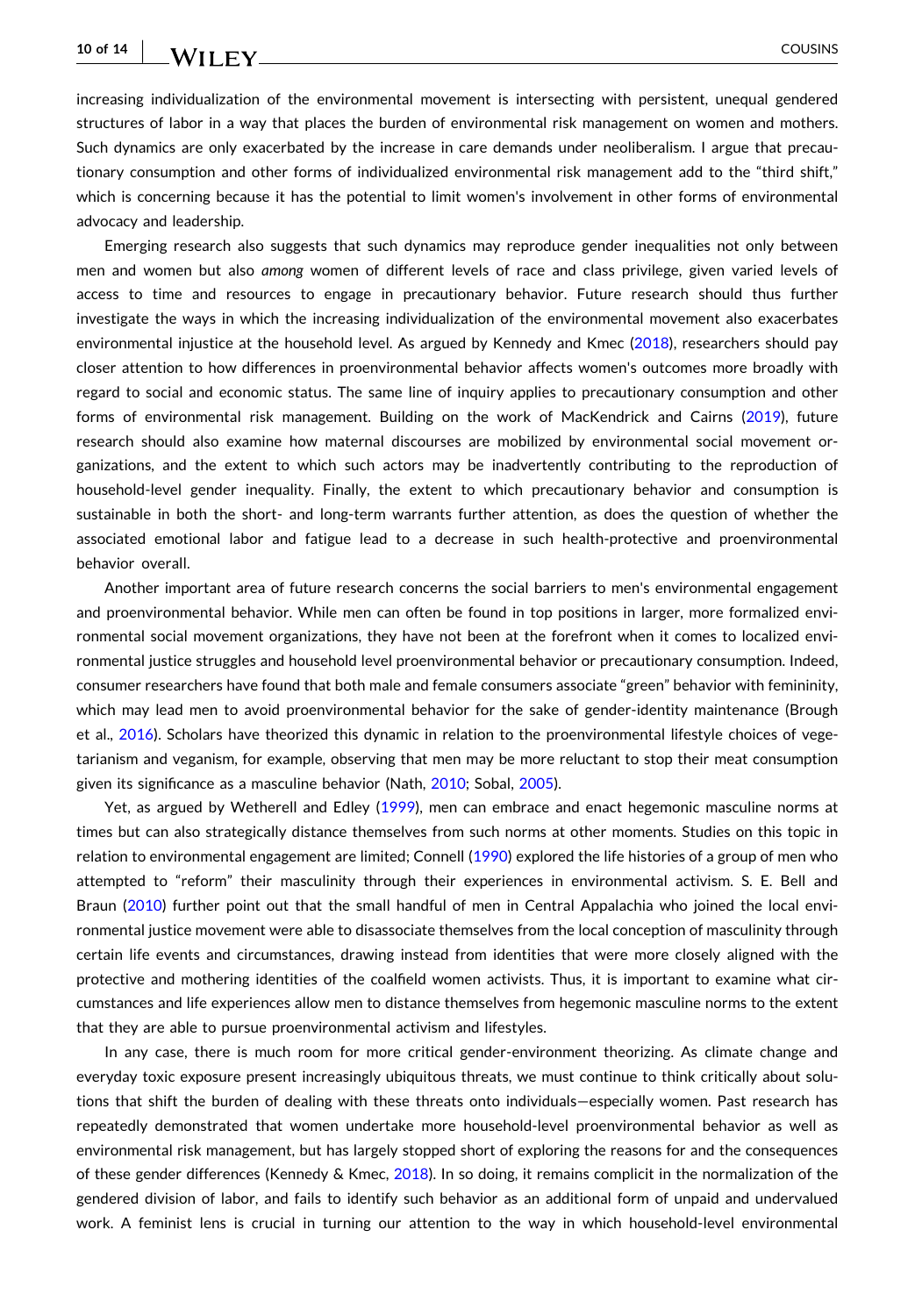<span id="page-10-0"></span>engagement may exacerbate gender inequality, and in further investigating the relationship between inequality and environmental protection more broadly.

#### **ACKNOWLEDGMENTS**

The author would like to acknowledge the valuable feedback provided by Phil Brown, Kathrin Zippel, Linda Blum, Laura Nelson, and members of the Social Science Environmental Health Research Institute. The author would also like to thank the editor and two anonymous reviewers for their constructive comments and encouragement. This research was supported in part by a grant by the National Institute of Environmental Health Sciences (T32‐ ES023769).

#### **CONFLICT OF INTEREST**

The author declares that there is no conflict of interest.

#### **ORCID**

*Elicia M. Cousins* <https://orcid.org/0000-0003-2657-1947>

#### **ENDNOTES**

- <sup>1</sup> As Arlie Hochschild highlighted in *The Second Shift* (1989), women continue to shoulder the majority of housework even in dual‐earner households. This creates a "second shift" for women who have families and also work outside the home. In *The Time Bind* (1997), Hochschild ([1997\)](#page-11-0) introduced the concept of the "third shift," or the work of "noticing, understanding, and coping with the emotional consequences of the second shift" (p. 215). I am proposing an expansion of this concept.
- $2$  Conversely, maternalism-from-below refers to the invocation of maternalist frames and forms of mobilization by actors that are not affiliated with state, government, or military power. This kind of mobilization is largely focused on egalitarian goals and grassroots empowerment, but it is also at risk of being co-opted by conservative groups and interests.

#### **REFERENCES**

- Addams, J. (1915). Women and public housekeeping. *Montgomery Journal*, 14. [https://digital.janeaddams.ramapo.edu/items/](https://digital.janeaddams.ramapo.edu/items/show/9937) [show/9937](https://digital.janeaddams.ramapo.edu/items/show/9937)
- Alston, M. (2007). Gender and climate change: Variable adaptations of women and men. *Just Policy*, *46*, 29–35. [https://](https://search.informit.com.au/documentSummary;dn=924194781154224;res=IELFSC) [search.informit.com.au/documentSummary;dn](https://search.informit.com.au/documentSummary;dn=924194781154224;res=IELFSC)=924194781154224;res=IELFSC
- Arditi, R. (1999). Searching for life: The grandmothers of the Plaza de Mayo and the disappeared children of Argentina. University of California Press.
- Banerjee, D., & Bell, M. M. (2007). Ecogender: Locating gender in environmental social science. *Society & Natural Resources*, *20*, 3–19. <https://doi.org/10.1080/08941920600981272>
- Bartley, T. (2007). Institutional emergence in an era of globalization: The rise of transnational private regulation of labor and environmental conditions. *American Journal of Sociology*, *113*, 297–351.
- Bell, K. (2016). Bread and roses: A gender perspective on environmental justice and public health. *International Journal of Environmental Research and Public Health*, *13*, 1005. <https://doi.org/10.3390/ijerph13101005>
- Bell, S. E., & Braun, Y. A. (2010). Coal, identity, and the gendering of environmental justice activism in Central Appalachia. *Gender & Society*, *24*, 794–813. <https://doi.org/10.1177/0891243210387277>
- Benford, R. D., & Snow, D. A. (2000). Framing processes and social movements: An overview and assessment. *Annual Review of Sociology*, *26*, 611–639. <https://doi.org/10.1146/annurev.soc.26.1.611>
- Bjornberg, K. E., & Hansson, S. O. (2013). Gendering local climate adaptation. *Local Environment*, *18*, 217–232. [https://doi.](https://doi.org/10.1080/13549839.2012.729571) [org/10.1080/13549839.2012.729571](https://doi.org/10.1080/13549839.2012.729571)
- Bloomfield, M. J. (2014). Shame campaigns and environmental justice: Corporate shaming as activist strategy. *Environmental Politics*, *23*(2), 263–281. <https://doi.org/10.1080/09644016.2013.821824>
- Brough, A. R., Wilkie, J. E. B., Ma, J., Isaac, M. S., & Gal, D. (2016). Is eco-friendly unmanly? The green-feminine stereotype and its effect on sustainable consumption. *Journal of Consumer Research*, *43*, 567–582. [https://doi.org/10.1093/jcr/](https://doi.org/10.1093/jcr/ucw044) [ucw044](https://doi.org/10.1093/jcr/ucw044)
- Brown, P., & Ferguson, F. I. T. (1995). Making a big stink. *Gender & Society*, *9*, 145–172. [https://doi.org/10.1177/](https://doi.org/10.1177/089124395009002002) [089124395009002002](https://doi.org/10.1177/089124395009002002)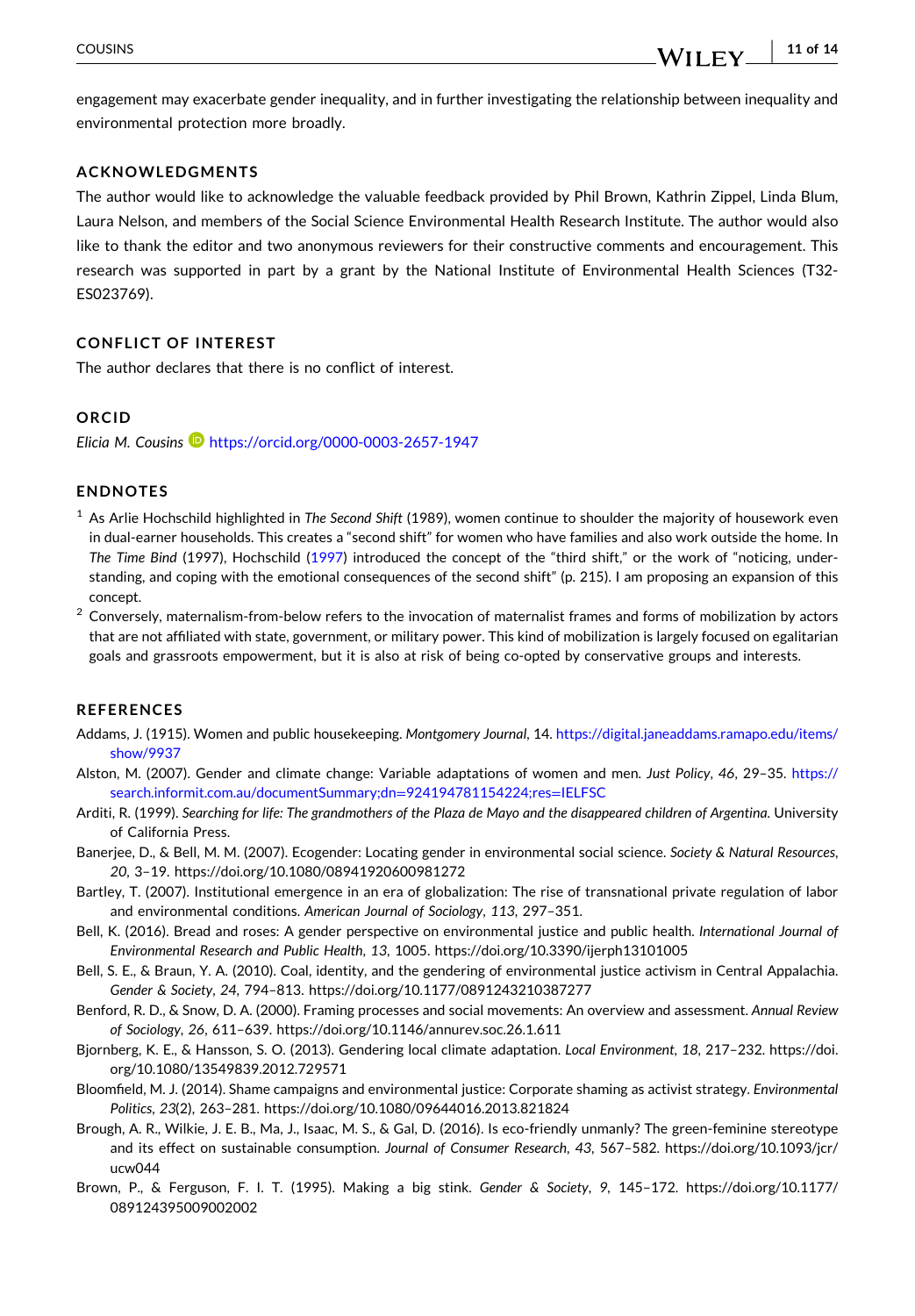#### <span id="page-11-0"></span>**12 of 14** WILEY COUSINS

- Bryson, L., McPhillips, K., & Robinson, K. (2001). Turning public issues into private troubles. *Gender & Society*, *15*, 754–772. <https://doi.org/10.1177/089124301015005007>
- Buckingham, S., & Kulcur, R. (2009). Gendered geographies of environmental injustice. *Antipode*, *41*, 659–683. [https://doi.](https://doi.org/10.1111/j.1467-8330.2009.00693.x) [org/10.1111/j.1467](https://doi.org/10.1111/j.1467-8330.2009.00693.x)‐8330.2009.00693.x
- Cairns, K., Johnston, J., & MacKendrick, N. (2013). Feeding the 'organic child': Mothering through ethical consumption. *Journal of Consumer Culture*, *13*, 97–118. <https://doi.org/10.1177/1469540513480162>
- Carreon, M. E., & Moghadam, V. M. (2015). "Resistance is Fertile": Revisiting maternalist frames across cases of mobilization. *Women's Studies International Forum*, *51*, 19–30. <https://doi.org/10.1016/j.wsif.2015.04.002>
- Cashore, B., Auld, G., & Newsom, D. (2004). *Governing through markets: Forest certification and the emergence of non‐state authority*. Yale University Press.
- Collins, P. H. (2014). *From black power to hip hop: Racism, nationalism, and feminism*. Temple University Press.
- Connell, R. W. (1990). A whole new world. *Gender & Society*, *4*, 452–478. [https://doi.org/10.1177/](https://doi.org/10.1177/089124390004004003) [089124390004004003](https://doi.org/10.1177/089124390004004003)
- Cousins, E. M., Richter, L., Cordner, A., Brown, P., & Diallo, S. (2019). Risky business? Manufacturer and retailer action to remove per‐ and polyfluorinated chemicals from consumer products. *New Solutions*, *29*(2), 242–265. [https://doi.org/](https://doi.org/10.1177/1048291119852674) [10.1177/1048291119852674](https://doi.org/10.1177/1048291119852674)
- Culley, M. R., & Angelique, H. L. (2003). Women's gendered experiences as long‐term Three Mile Island activists. *Gender & Society*, *17*, 445–461. <https://doi.org/10.1177/0891243203017003009>
- Di Chiro, G. (2008). Living environmentalisms: Coalition politics, social reproduction, and environmental justice. *Environmental Politics*, *17*, 276–298. <https://doi.org/10.1080/09644010801936230>
- Di Marco, G. (2009). *Social justice and gender rights. UNESCO*. Blackwell Publishing Ltd.
- Dzialo, L. (2017). The feminization of environmental responsibility: A quantitative, cross-national analysis. *Environmental Sociology*, *3*, 427–437. <https://doi.org/10.1080/23251042.2017.1327924>
- Dzialo, L., & Kennedy, E. H. (2015). Teaching & learning guide for locating gender in environmental sociology. *Sociology Compass*, *9*, 1000–1004. <http://doi.wiley.com/10.1111/soc4.12308>
- Einwohner, R. L., Hollander, J. A., & Olson, T. (2000). Engendering social movements. *Gender & Society*, *14*, 679–699. [https://](https://doi.org/10.1177/089124300014005006) [doi.org/10.1177/089124300014005006](https://doi.org/10.1177/089124300014005006)
- Erickson, J., & Faria, C. (2011). "We want empowerment for our women": Transnational feminism, neoliberal citizenship, and the gendering of women's political subjectivity in postconflict South Sudan. *Signs: Journal of Women in Culture and Society*, *36*, 627–652. <https://doi.org/10.1086/657494>
- Faber, D., Lubitow, A., & Brambilla, M. (2016). What about the cause? The campaign for safe cosmetics and the pinkwashing of breast cancer activism. In J. Tohill, & L. Hyman (Eds.), *Shopping for change: Consumer activism in North American history*. Cornell University Press and Between the Lines Press.
- Ferree, M. M., & Mueller, C. M. (2004). Feminism and the women's movement. In D. Snow, S. Soule, & H. Kriesi (Eds.), *The Blackwell companion to social movements* (pp. 576–607). Blackwell.
- Gomez, A. M., Shafiei, F., & Johnson, G. S. (2011). Black women's involvement in the Environmental Justice Movement: An analysis of three communities in Atlanta, Georgia. Race. *Gender & Class*, *18*, 189–214. [https://www.jstor.org/stable/](https://www.jstor.org/stable/23884875) [23884875](https://www.jstor.org/stable/23884875)
- Hochschild, A. (1989). *The second shift: Working families and the revolution at home*. Penguin.
- Hochschild, A. (1997). *The time bind: When work becomes home and home becomes work*. Picador.
- Hoover, E. (2017). Environmental reproductive justice: intersections in an American Indian community impacted by environmental contamination. *Environmental Sociology*, *4*, 8–21. <https://doi.org/10.1080/23251042.2017.1381898>
- Kennedy, E. H., & Kmec, J. (2018). Reinterpreting the gender gap in household pro‐environmental behaviour. *Environmental Sociology*, *4*, 299–310. <https://doi.org/10.1080/23251042.2018.1436891>
- Killen, K. (2019). "Can You Hear Me Now?" Race, motherhood, and the politics of being heard. *Politics & Gender*, *15*, 623– 644. <https://doi.org/10.1017/S1743923X18000697>
- Kimura, A. (2016). *Radiation brain moms and citizen science: The gender politics of food contamination after Fukushima*. Duke University Press.
- Konefal, J. (2012). Environmental movements, market‐based approaches, and neoliberalization. *Organization & Environment*, *26*(3), 336–352. <https://doi.org/10.1177/1086026612467982>
- Kurtz, H. E. (2007). Gender and environmental justice in Louisiana: Blurring the boundaries of public and private spheres. *Gender, Place & Culture*, *14*, 409–426. <https://doi.org/10.1080/09663690701439710>
- LaDuke, W. (1999). *All our relations: Native struggles for land and life*. South End Press.
- Lambrou, Y., & Piana, G. (2006). *Gender: The missing component of the response to climate change*. Rome, Italy: Food and Agriculture Organization of the United Nations (FAO).
- MacKendrick, N. (2014). More work for mother. *Gender & Society*, *28*, 705–728. [https://doi.org/10.1177/](https://doi.org/10.1177/0891243214529842) [0891243214529842](https://doi.org/10.1177/0891243214529842)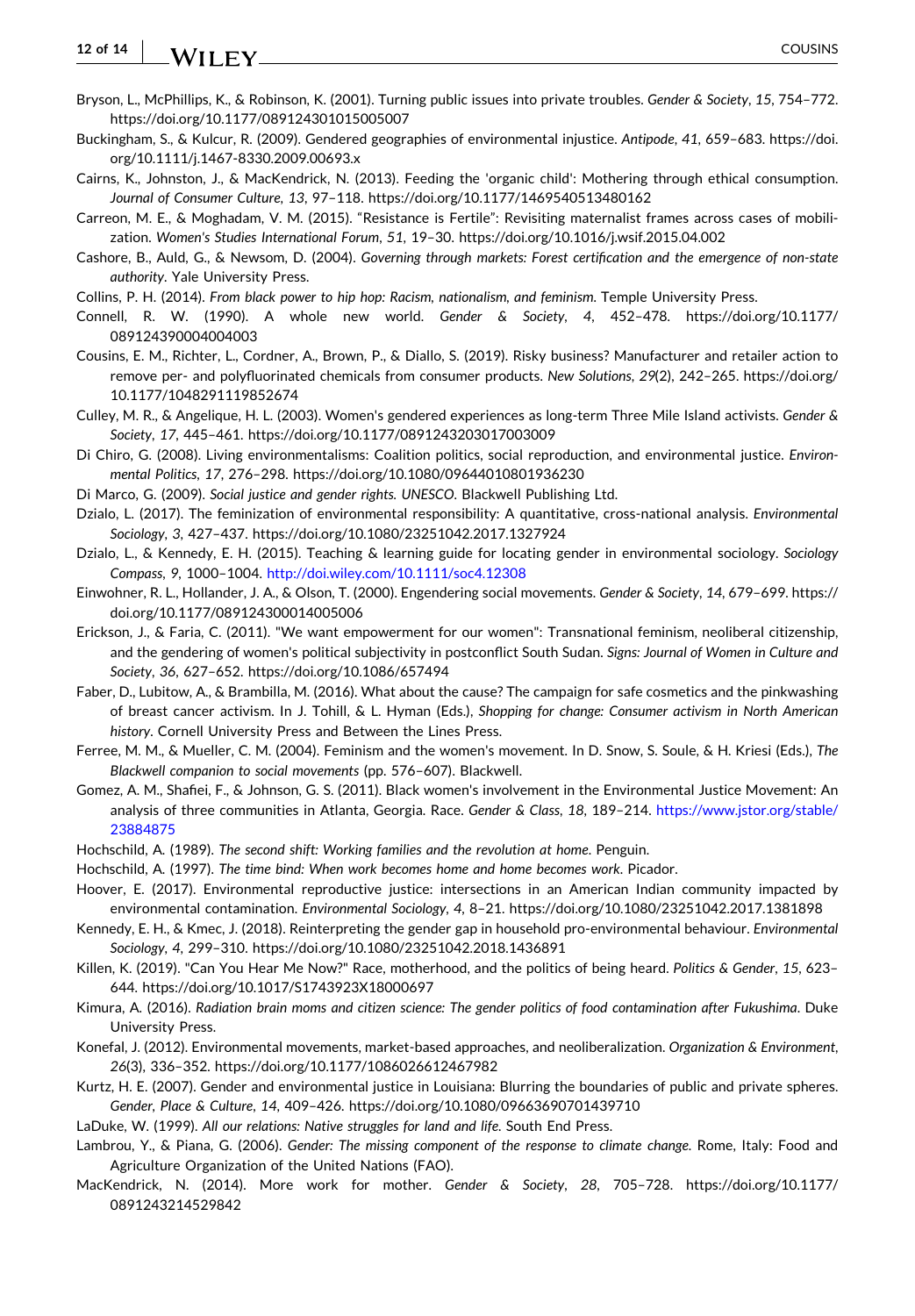- **13 of 14**WILEY -

- <span id="page-12-0"></span>MacKendrick, N., & Cairns, K. (2019). The polluted child and maternal responsibility in the US Environmental Health Movement. *Signs: Journal of Women in Culture and Society*, *44*, 307–332. <https://doi.org/10.1086/699340>
- Maniates, M. F. (2001). Individualization: Plant a tree, buy a bike, save the world? *Global Environmental Politics*, *1*, 31–52. [https://doi.org/10.1162/152638001316881395@glep.2020.20.issue](https://doi.org/10.1162/152638001316881395@glep.2020.20.issue-20th_Anniversary)‐20th\_Anniversary
- Mann, S. A. (2011). Pioneers of U.S. ecofeminism and environmental justice. *Feminist Formations*, *23*(2), 1–25. [https://doi.](https://doi.org/10.1353/ff.2011.0028) [org/10.1353/ff.2011.0028](https://doi.org/10.1353/ff.2011.0028)
- McCammon, H. J., McGrath, A., Hess, D. J., & Moon, M. (2018). Women, Leadership, and the U.S. Environmental Movement. In H. J. McCammon, & L. A. Banaszak (Eds.), *100 years of the nineteenth amendment: An appraisal of women's activism* (pp. 312–333). Oxford University Press.
- McCarthy, J., & Prudham, S. (2004). Neoliberal nature and the nature of neoliberalism. *Geoforum*, *35*, 275–283. [https://doi.](https://doi.org/10.1016/j.geoforum.2003.07.003) [org/10.1016/j.geoforum.2003.07.003](https://doi.org/10.1016/j.geoforum.2003.07.003)
- McCright, A. M., & Xiao, C. (2014). Gender and environmental concern: Insights from recent work and for future research. *Society & Natural Resources*, *27*(10), 1109–1113. <https://doi.org/10.1080/08941920.2014.918235>
- Merchant, C. (1984). Women of the Progressive Conservation Movement: 1900‐1916. *Environmental Review*, *8*, 57–85. <https://doi.org/10.2307/3984521>
- Naples, N. A. (1998). *Community activism and feminist politics: Organizing across race, class, and gender*. Routledge.
- Nath, J (2010). Gendered fare? A qualitative investigation of alternative food and masculinities. *Journal of Sociology*, *47*, 261–278. <https://doi.org/10.1177/1440783310386828>
- Nelkin, D. (1981). Nuclear power as a feminist issue. *Environment: Science and Policy for Sustainable Development*, *23*, 14–39. <https://doi.org/10.1080/00139157.1981.9940928>
- Newman, R. (2001). Making environmental politics: Women and love canal activism. *Women's Studies Quarterly*, *20*, 65–84. <https://www.jstor.org/stable/40004609>
- Norgaard, K., & York, R. (2005). Gender equality and state environmentalism. *Gender & Society*, *19*(4), 506–522. [https://doi.](https://doi.org/10.1177/0891243204273612) [org/10.1177/0891243204"273612](https://doi.org/10.1177/0891243204273612)
- Organo, V., Head, L., & Waitt, G. (2013). Who does the work in sustainable households? A time and gender analysis in New South Wales, Australia. *Gender, Place & Culture*, *20*, 559–577. [https://doi.org/10.1080/0966369X.2012.](https://doi.org/10.1080/0966369X.2012.716401) [716401](https://doi.org/10.1080/0966369X.2012.716401)
- Peeples, J. A., & DeLuca, K. M. (2013). The truth of the matter: Motherhood, community and environmental justice. *Women's Studies in Communication*, *29*, 59–87. <https://doi.org/10.1080/07491409.2006.10757628>
- Petit, A. (2001). Domestic, virtuous women: Examining women's place in a public environmental debate along Louisiana's Cancer Corridor. *Technical Communication Quarterly*, *10*, 365–386. [https://doi.org/10.1207/](https://doi.org/10.1207/s15427625tcq1004_1) [s15427625tcq1004\\_1](https://doi.org/10.1207/s15427625tcq1004_1)
- Polletta, F., & Jasper, J. M. (2001). Collective identity and social movements. *Annual Review of Sociology*, *27*, 283–305. <https://doi.org/10.1146/annurev.soc.27.1.283>
- Ray, R. (1999). *Fields of protest: Women's movements in India*. University of Minnesota Press.
- Rome A. (2006). 'Political Hermaphrodites': Gender and environmental reform in progressive America. *Environmental History*, *11*, 440–463. <https://doi.org/10.1093/envhis/11.3.440>
- Sandilands, C. (1993). On "green" consumerism: Environmental privatization and "family values. *Canadian Women's Studies*, *13*, 45–47. <https://cws.journals.yorku.ca/index.php/cws/article/viewFile/10409/9498>
- Shriver, T., Adams, A., & Einwohner, R. (2013). Motherhood and opportunities for activism before and after the Czech Velvet Revolution. *Mobilization*, *18*, 267–288. <https://doi.org/10.17813/maiq.18.3.t272388n60470456>
- Skocpol, T. (1992). Protecting soldiers and mothers: The political origins of social policy in the United States. Harvard University Press.
- Snow D. A., & McAdam D. (2000). Identity work processes in the context of social movements: Clarifying the identity/ movement nexus. In Stryker, S., Owens, T. J., & White, R. W. (Eds.), *Self, identity, and social movements* (pp. 41–67). University of Minnesota Press.
- Snow, D. A., Rochford, E. B., Jr., Worden, S. K., & Benford, R. D. (1986). Frame alignment processes, micromobilization, and movement participation. *American Sociological Review*, *51*, 464–81. <https://doi.org/10.2307/2095581>
- Sobal, J. (2005). Men, meat, and marriage: Models of masculinity. *Food and Foodways*, *13*, 135–158. [https://doi.org/10.1080/](https://doi.org/10.1080/07409710590915409) [07409710590915409](https://doi.org/10.1080/07409710590915409)
- Szasz, A. (2007). Shopping our way to safety: How we changed from protecting the environment to protecting ourselves. University of Minnesota Press.
- Taylor, V. (1999). Gender and social movements. *Gender & Society*, *13*, 8–33. [https://doi.org/10.1177/](https://doi.org/10.1177/089124399013001002) [089124399013001002](https://doi.org/10.1177/089124399013001002)
- Unger, N. (2012). *Beyond nature's housekeepers: American women in environmental history*. Oxford University Press.

Waylen, G. (2007). *Engendering transitions: women's mobilization, institutions, and gender outcomes*. Oxford University Press. West, G., & Blumberg, R. L. (1990). *Women and social protest*. Oxford University Press.